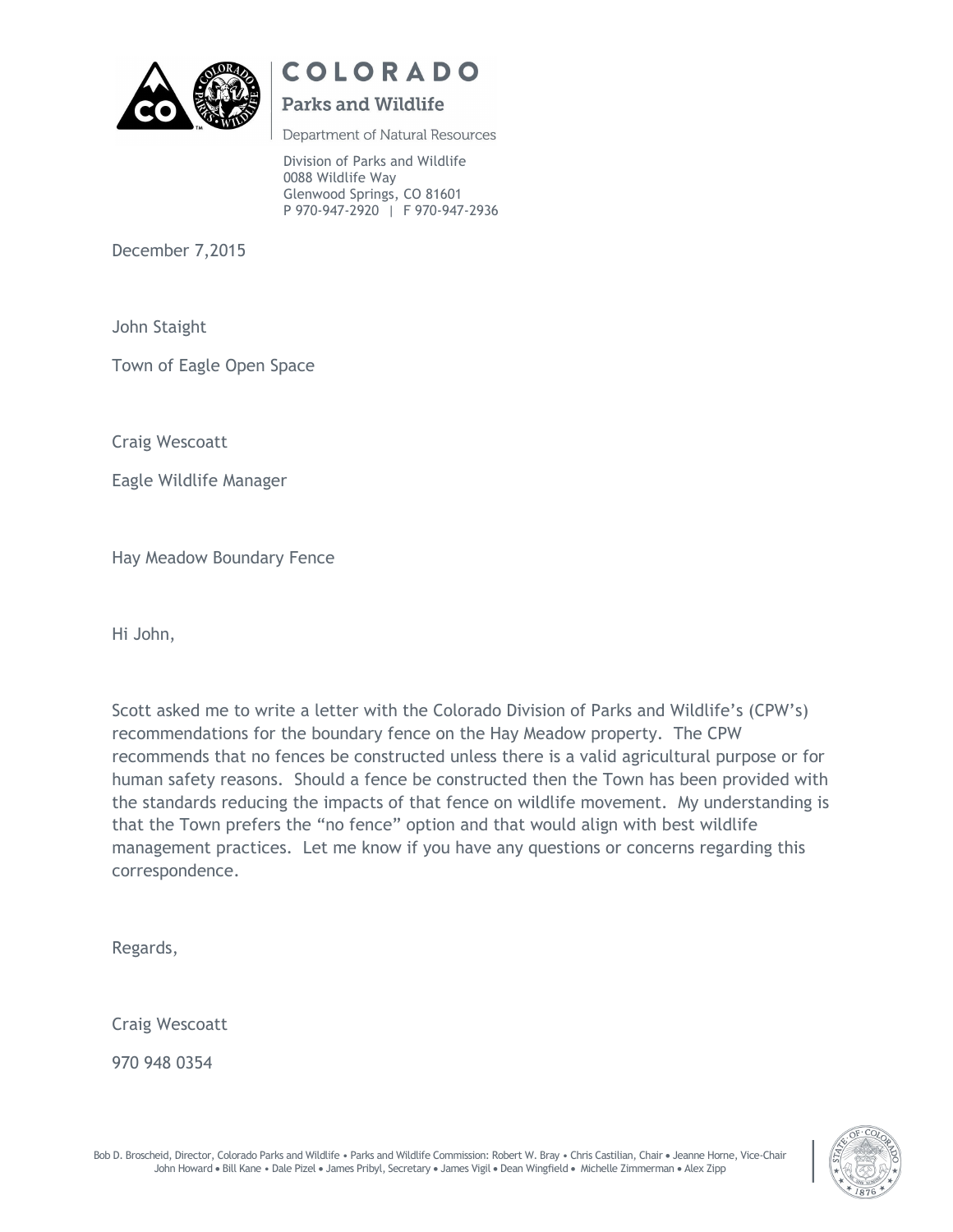John Cook 419 Harrier Circle. This concerns termination and settlement with Mr. Stavney. A suggestion toward regaining trust of groups regarding Open Meetings Act and suggestion and offer to split cost of mediator to review recordings made of the executive session regarding any decisions made to ensure the board complied with the law.

Melanie Richmond 95 Big Safe Ct. — Offered assistance with the search - if citizens can be involved.

#### **PRESENTATIONS**

Eagle Police Department Officer Commendation — Chief Staufer

Chief Staufer provided background for commendation of Officer Jeremey Hawkins for his efforts regarding assistance with a citizen.

#### LIQUOR LICENSE AUTHORITY

Brush Creek Saloon – Renewal Application (Town Clerk and EPD) (Due to incidences documented by Eagle PD, applicant was requested to appear.)

Sgt. Toy provided history of contacts made by EPD at Brush Creek and provided information regarding plan to resolve concerns with over service. Sgt. Toy provided update regarding applicant's cooperation and provided information regarding attempts and plans to address issues cooperatively with applicant to voluntarily participate in the review process. Suggested review will be conducted by EPD staff and Town Clerk. Decision to return to TBOT for review will be made administratively. Updates will be provided.

Ed Sands noted that the Board can set <sup>a</sup> public hearing to review violations or concerns if it deems necessary. The agenda item tonight is review and update only. Clarified that conditional approval is not being sought, rather the public hearing would need to occur.

Trustee Baker requested statistical data regarding comparisons with similar establishments.

Town Board wanted consideration taken for Brush Creek because there are no other establishments open as late in Eagle.

#### DISCUSSION, DECISIONS OR DIRECTION REQUESTED

1. MEAC Event Funding – Amy Cassidy (Request for Board approval of MEAC recommended event funding for 2016)

Amy Cassidy provided slide presentation, highlighted new events and also outlined MEAC review and proposal process.

MOTION: Trustee Brubeck motioned to accept MEAC's funding proposal for special events and community requests for 2016. Trustee Jessen seconded. Motion was approved unanimously.

2. Haymeadow Wildlife Fence - John Staight and Scott Schlosser (Request regarding necessity of wildlife fencing)